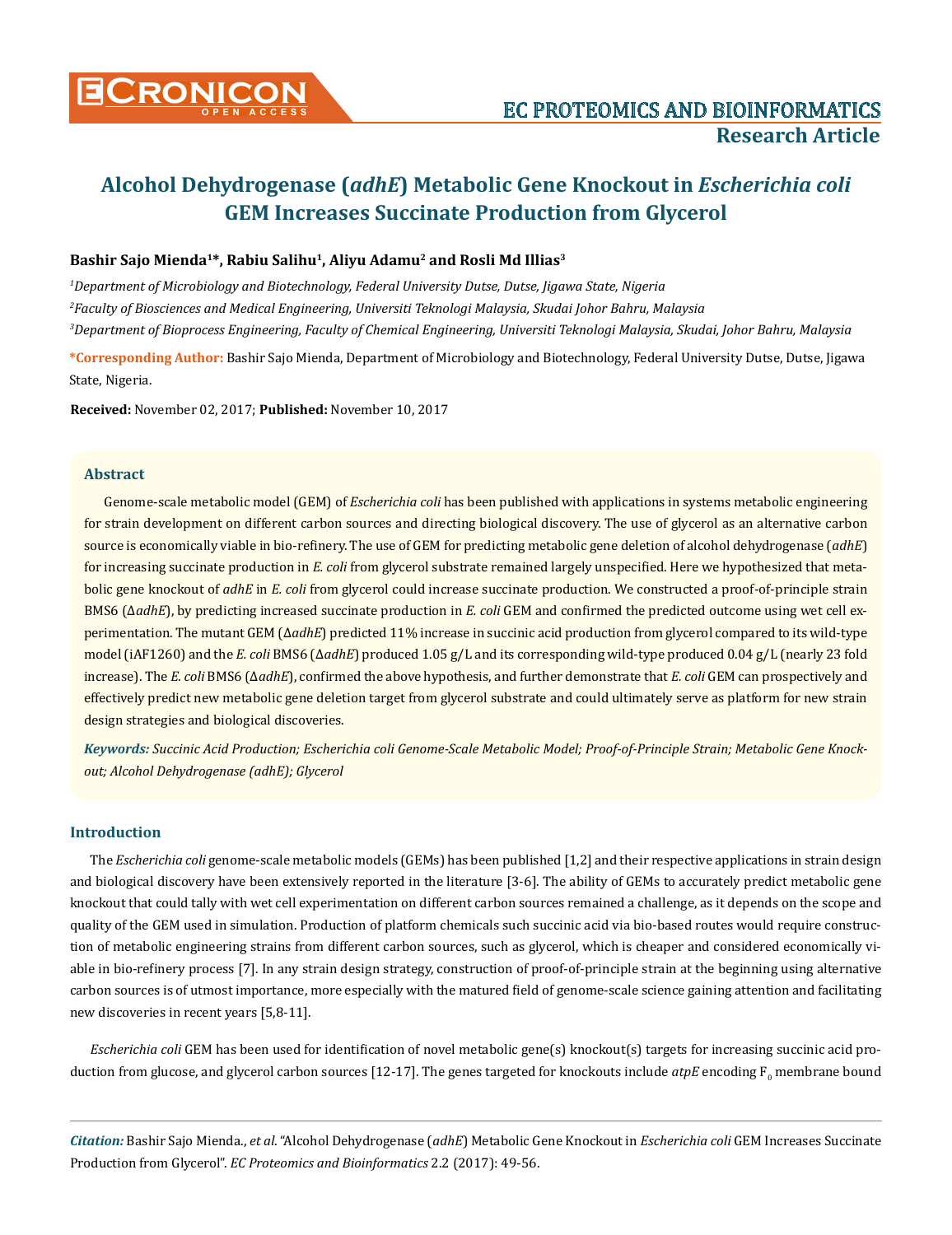ATP synthase [16], *fdoH* encoding formate dehydrogenase-O [17], and *gnd* encoding 6-phopshogluconate dehydrogenase [15]. Glucose and glycerol carbon sources were utilized as substrates for construction of three (3) proof-of-principle strains of *E. coli* using GEM for increasing succinate production. These strains were designated as BMS1 (Δ*atpE*) BMS2 (Δ*gnd*) and BMS4 (Δ*fdoH*) as previously reported in their original documentations [15-17]. Other researchers reported the deletion of alcohol dehydrogenase (*adhE*) and other target genes for increasing succinic acid production in *E. coli* using glucose as carbons source [18]. In addition, direct production of 1,4-butanediol (BDO) in *E. coli* reported deletion of alcohol dehydrogenase, because it catalyzes a competing reaction for NADH regeneration [19]. In a different study reported elsewhere, *adhE* was deleted to preserve NADH and channeled fluxes towards 1-butanol production in *E. coli* from glucose substrate [20,21]. We reasoned that the metabolic gene knockout of alcohol dehydrogenase (*adhE*) could increase succinic acid production under anaerobic condition in *E. coli,* because it is capable of generating additional NADH required for succinic acid formation [22]. Under normal circumstances, 2 moles of NADH is required to form 1 mole of succinic acid from glucose substrate under anaerobic condition in *E. coli* [22]. It is currently unclear whether the deletion of *adhE* that consumes NADH in *E. coli* anaerobic metabolism of glucose, can increase succinic acid production when glycerol is used as an alternative carbon source in lieu of glucose.

Here we report the use of *E. coli* GEM [1] for predicting increase in succinic acid production by knocking out *adhE* from glycerol substrate. We hypothesized that knocking out *adhE* in *E. coli* under anaerobic conditions from glycerol substrate could increase succinic production. Furthermore, we experimentally confirmed the predicted outcome using wet cell experiment and constructed a proof-ofprinciple strain designated as *E. coli* BMS6 (Δ*adhE*). The proof-of-principle strain constructed in this study and elsewhere [15-17] could guide future strain design strategies for succinic acid production when glycerol is selected as substrate in the context of bio-refinery.

#### **Materials and Methods**

#### *In silico* **analysis of gene knockout**

*Escherichia coli* genome scale stoichiometric model *i*AF1260 [1] was employed for the *in silico* simulation of gene deletion by using Minimization of Metabolic Adjustment (MOMA) algorithm [23] with OptFlux software platform [\(http://www.optflux.org](http://www.optflux.org)) [24]. The *E. coli i*AF1260 model has been tested and proven to be predictive for computations of growth rates and metabolite excretion rates from a range of substrates and genetic conditions [1,9]. MOMA was described as a flux based analysis technique that employs quadratic programming to search for the nearest point in the feasible solution space of the mutant model in relations to its wild-type optimal point feasible solution space [23]. The OptFlux software platform is an *in silico* metabolic engineering (ME) platform that was implemented using the Java programming, which contains MOMA as a simulation algorithm. Flux balance analysis (FBA) was used for all phenotype simulations. All the simulation of the mutant and the wild-type models were performed using the OptFlux software version 3.07.

Glycerol was used as solitary carbon source under anaerobic conditions. The substrate uptake rates was constrained to a maximum of 18.5 mmol gDW<sup>-1</sup>h<sup>-1</sup> whereas its corresponding oxygen uptake rates was set to zero, as the environmental condition was anaerobic. These values were selected based on closely established experimental observations on aerobic and anaerobic growth in *E. coli* [25,26].

#### **Bacteria and Plasmid**

E. coli JM109 (F¢ (traD36, proAB+ lacIª, D (lacZ) M15) endA1 recA1 hsdR17 (r<sub>k</sub>, m<sub>k</sub>) mcrA supE44 l- gyrA96 relA1 D (lacproAB) thi-1) was used for maintenance of the pKD4 and pKD46 plasmids. The plasmids were used strictly following the method described previously [27]. The plasmid pKD4 was extracted from *E. coli* JM109 using the QIAprep Miniprep kit according to the manufacturer's protocols.

#### **Media chemicals and other reagents**

*E. coli* cells used in this study were grown in LB medium containing 0.5% yeast extract (Difco), 0.5% NaCl and 1% Bacto tryptone (Difco) without or with antibiotics at the concentrations of 100 µg/ml ampicillin and 30 µg/ml of Kanamycin. L-arabinose, and glycerol were obtained from Sigma Aldrich. KAPA HiFi Hotstart Ready Mix (2X) was from KAPA BIOSYSTEMS. Agarose was purchased from (Sigma Aldrich).

*Citation:* Bashir Sajo Mienda., *et al*. "Alcohol Dehydrogenase (*adhE*) Metabolic Gene Knockout in *Escherichia coli* GEM Increases Succinate Production from Glycerol". *EC Proteomics and Bioinformatics* 2.2 (2017): 49-56.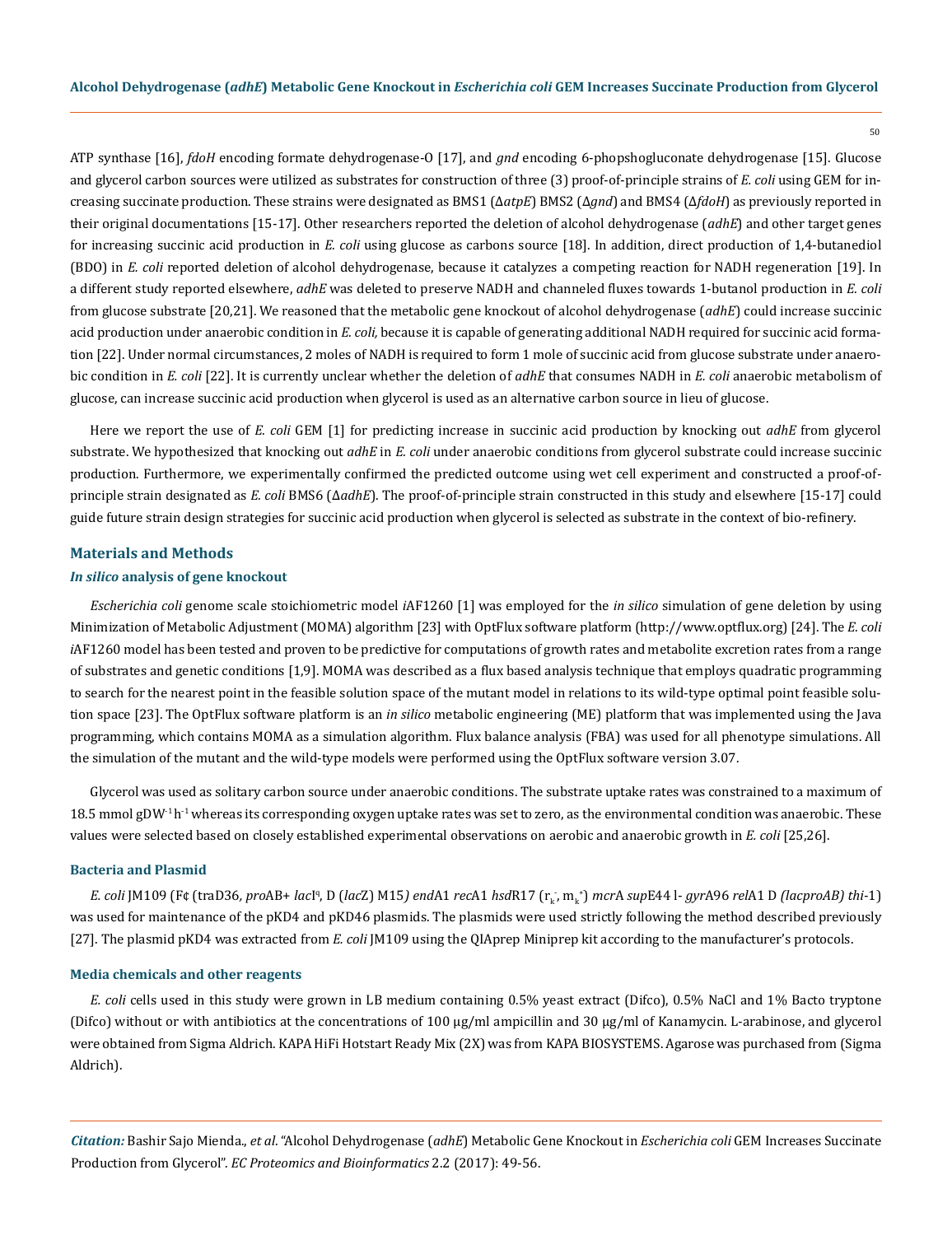#### **PCR Primers**

The *E. coli adhE* gene sequence was used to design forward and reverse primers with pKD4 template plasmid sequence. The primers had 45-nt 5' extension including the gene initiation codon (H1) and 20-nt sequence (p1) as described previously [27,28]. Table 1 gives the details of the primers used in this study.

| E. coli strains | Relevant characteristics or genotype                                                                                                                     | <b>Sources</b>                      |
|-----------------|----------------------------------------------------------------------------------------------------------------------------------------------------------|-------------------------------------|
| <b>IM109</b>    | Wild-type (F¢ (traD36, proAB+ lacIq, D (lacZ) M15) endA1 recA1 hsdR17 (rk_, mk+) mcrA<br>supE44 l- gyrA96 relA1 D (lacproAB) thi-1)                      | Lab collection                      |
| BMS5            | AldhA: FRT-Kan-FRT                                                                                                                                       | This work                           |
| Plasmids        |                                                                                                                                                          |                                     |
| pKD4            | Bla FRT-kan-FRT (template plasmid for FRT-flanked kanamycin resistant gene; Amp <sup>R</sup> ,<br>$Km^{R}$                                               | (Datsenko and Wanner,<br>2000) [27] |
| pKD46           | Bla $\gamma$ $\beta$ exo (red recombinase helper plasmid), temperature-conditional replicon<br>(Red<br>recombinase expression vector; Amp <sup>R</sup> ) | (Datsenko and Wanner,<br>2000) [27] |
| Primer set      | Sequences $5' - 3'$                                                                                                                                      |                                     |
| adhE F          | ATGGCTGTTACTAATGTCGCTGAACTTAACGCACTCGTAGAGCGT <b>GTGTAGGCTGGAGCT-</b><br><b>GCTTC</b>                                                                    | This work                           |
| adhE R          | TTAAGCGGATTTTTTCGCTTTTTTCTCAGCTTTAGCCGGAGCAGC <b>CATATGAATATCCTCCTTAG</b>                                                                                | This work                           |

*Table 1: Escherichia coli strains, plasmids, and primers used in this work.*

#### **Generation of PCR fragments**

PCR reactions were carried out in an Eppendorf thermo cycle using 25 µl reactions containing 12.5 µl of KAPA HiFi Hotstart Ready Mix (2X), 1 µl of pKD4 template DNA, 1.0 µl of each primer. Reactions were performed for 30 cycles: 95°C for 3 min, 98°C for 20 sec, 55°C for 15 sec, 72°C for 1:30 sec, 72°C for 60 sec and cooling at 4°C. PCR products were purified using SV gel and PCR clean up system (Promega, USA), according to the manufacturer's protocol. Then, the PCR products obtained were analyzed by 1% agarose gel-electrophoresis using 1X Tris-acetate buffer.

## **Electroporation and mutant selection**

*E. coli* JM109 harboring the λ-Red helper plasmid pKD46 was grown in 100 ml of LB medium with ampicillin and 1 mM L-Arabinose at 30°C to an OD<sub>600</sub> of 0.3. Competent cells for electroporation were prepared as described previously [29]. A 1.0 µl (400 ng) aliquot of the PCR fragment was mixed with 50 µl of competent cell in an ice-cold Eppendorf electroporation cuvette (0.2 cm). Electroporation was performed at 2.5 KV with 2 mF and 600Ω and was followed by immediate addition of 1 ml of SOC medium (0.5% yeast extract (Difco), 2% Bacto tryptone (Difco), 2.5 mM KCl, 10 mM NaCl, 10 mM MgCl<sub>2</sub>, 10 mM MgSO<sub>4</sub> and 20 mM glucose) with 1 mM L-arabinose. The SOC medium mixed with the electroporated cells was incubated for 2 hours at 37°C. Selection of kan<sup>R</sup> transformant was followed immediately by spreading one-tenth portion of the electroporated cells onto kanamycin agar plates as described by Baba and colleagues [28]. To test for accurate mutational inactivation or correct chromosomal structure, 20 µl PCR verification method was conducted with kanamycin specific primers K1 and K2 as described earlier [27].

#### **Anaerobic fermentation**

Bacterial cells starter culture was made by growing the cells in 10 ml LB medium with shaking at 200 rpm at a temperature of 37°C. One milliliter of seed culture was used to inoculate a 125 ml butyl rubber stoppered serum vial, which contained 100 ml of fermentation

*Citation:* Bashir Sajo Mienda., *et al*. "Alcohol Dehydrogenase (*adhE*) Metabolic Gene Knockout in *Escherichia coli* GEM Increases Succinate Production from Glycerol". *EC Proteomics and Bioinformatics* 2.2 (2017): 49-56.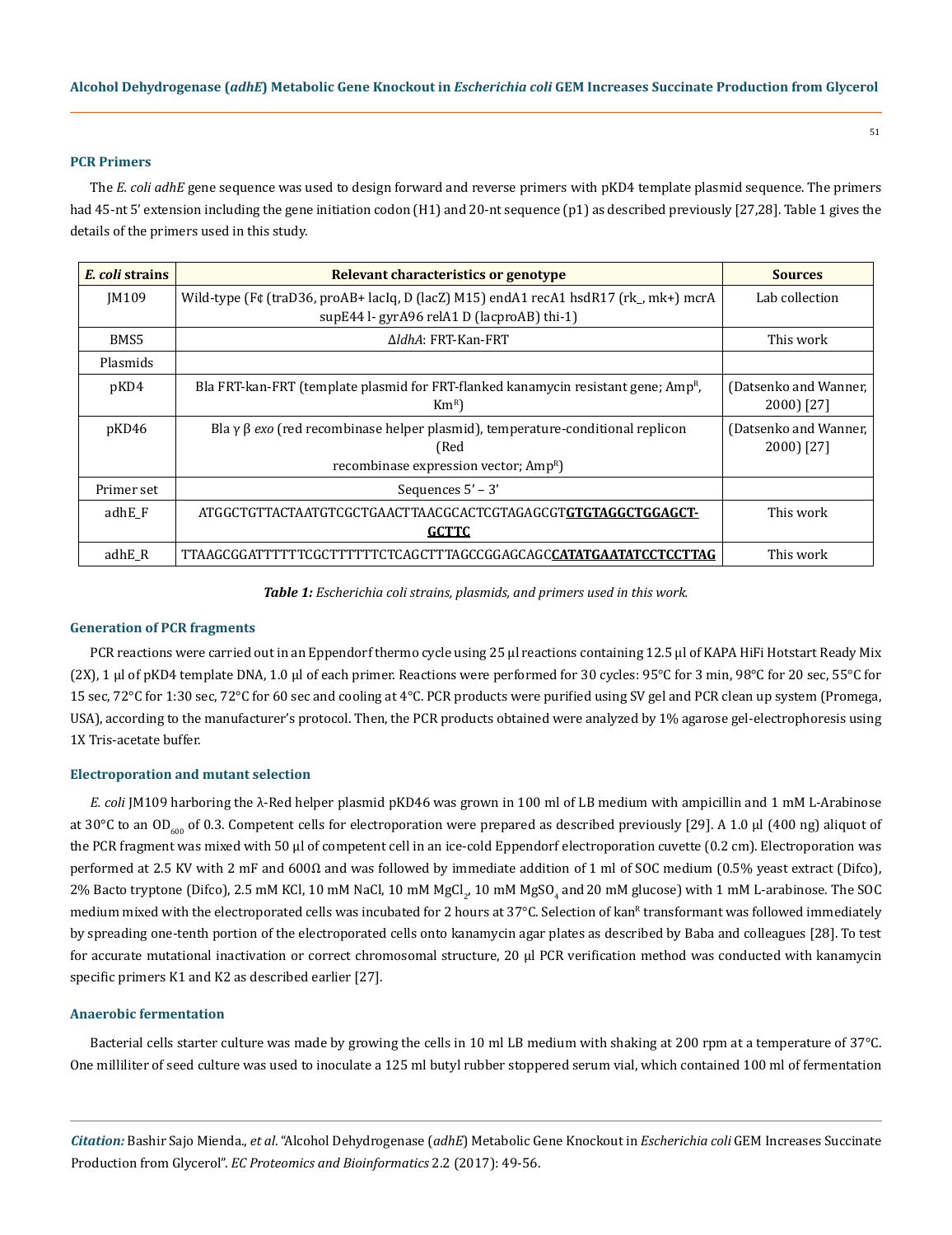52

media as described by Lee and colleagues [30] with slight modification, replacing glucose with glycerol (10 g  $l<sup>1</sup>$ ). The fermentation media used contained the following ingredients (per liter): yeast extract = 5g; glycerol = 10g; NaHCO $_3$ = 10 g; NaH $_2$ PO $_4$ .H $_2$ O = 8.5 g; K $_2$ HPO $_4$ = 15.5g (pH = 7.0). Anaerobic conditioning was established by filling the headspace with N<sub>2</sub> and addition of Na<sub>2</sub>S.9H<sub>2</sub>0 (final 1 mM). Cells were cultivated under anaerobic conditions at 37ºC with shaking at 200 rpm for 6 days unless otherwise stated.

#### **Analytical procedure**

The concentrations of glycerol, ethanol and organic acids (lactate, formate, and succinate) were quantified by high performance liquid chromatography using the Agilent 1260 Infinity (Agilent Technologies, USA). The HPLC Agilent, equipped with an RI detector and a 300 × 7.88 mm Aminex HPX-87H ion-exchange column (Bio-Rad laboratories, USA), was used for these purposes. The culture supernatant was passed through a syringe filter (pore size of 0.2 μm) after centrifugation at 10,000 × *g* for 10 min and stored at -20<sup>o</sup>C for analyses. To optimize peak separation with glycerol carbon source, the column was eluted isocratically at  $42^{\circ}$ C with a flow rate of 0.6 ml min<sup>-1</sup> using 30 mM H<sub>2</sub>SO<sub>4</sub> as the mobile phase in accordance with methods previously described [31,32]. To quantify cell growth, the optical density of the cell cultures was measured at 600 nm using a GENESYS 105 VIS spectrophotometer (Thermo scientific, USA).

# **Results and Discussion**

Mixed acid fermentation reaction in *E. coli* under anaerobic conditions, produces ethanol, succinate, acetate and formate using different substrates [33]. As a platform chemical with varieties of applications, succinic acid can be produced via bio-based routes from glycerol by metabolically engineered *E. coli* strain. This form of succinic acid production is often regarded as a green technology in the context of bio-refinery. GEMs of *E. coli* is recently considered foundational in strain design strategies [34] and biological discovery [4,10]. Construction of proof-of-principle strain (taking into account economically cheaper substrate, like glycerol) is a fundamental requirement for industrial strain design strategies [34]. The knocking out of *adhE* in *E. coli* on glucose substrate was established to increase the pool of NADH availability, which is a precursor for succinic acid production under anaerobic conditions [18,23]. On the bases of the aforementioned fact, we then hypothesize that knocking out of *adhE* in *E. coli* using glycerol substrate (see Figure 1) could increase succinate production. The current study is intended to confirm the above hypothesis that the removal of the target gene (*adhE*) could increase succinate production in *E. coli* under anaerobic condition from glycerol substrate (See Figure 1). The current work confirmed that the removal of *adhE* using GEM, predicted increased succinate production in *E. coli* from glycerol substrate and experimentally verified using wet cells (See Table 2 and 3).



*Figure 1: Metabolic pathways involved in anaerobic glycerol metabolism in E. coli (Mienda et al., 2015b; Zhang, Shanmugam, and Ingram, 2010a). The metabolic gene knockout of alcohol dehydrogenase (adhE) is shown in*  red. The oxidation of NADH to NAD<sup>+</sup> was blocked by knocking out adhE in strain BMS6 (ΔadhE), thereby pre*serving additional NADH that is needed for increasing succinate production from glycerol substrate. Relevant reactions involved in glycerol metabolism in E. coli for succinate production are indicated by the names of their gene(s) in italics.*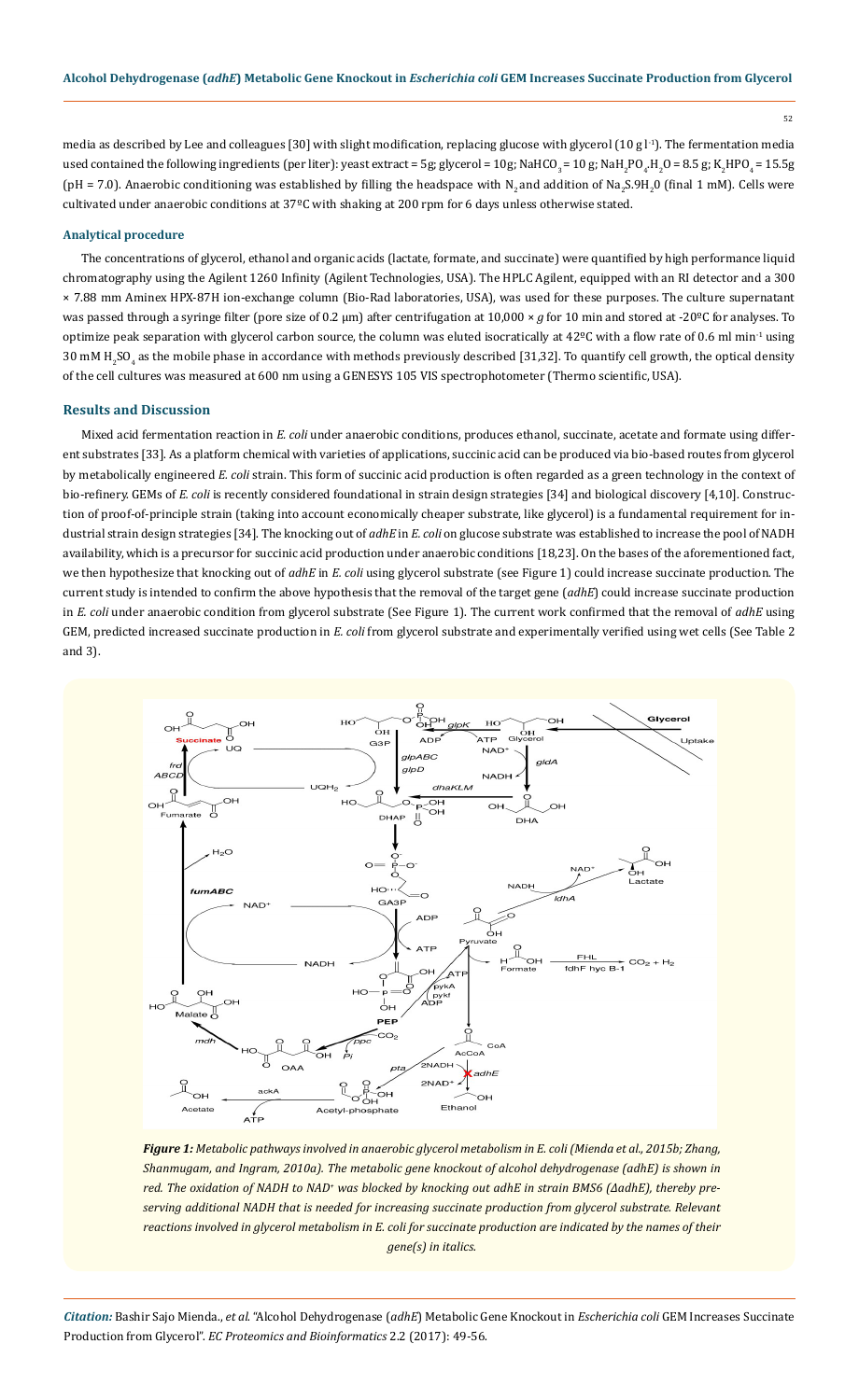| <b>Knockout genes</b> | Biomass $(h^{-1})$ | % Biomass | <b>Succinate (mmol)</b><br>$gDW^{-1}h^{-1}$ | % succinate | <b>Ethanol</b> (mmol)<br>$gDW^{-1}h^{-1}$ | <b>Acetate (mmol)</b><br>$gDW^{-1}h^{-1}$ |
|-----------------------|--------------------|-----------|---------------------------------------------|-------------|-------------------------------------------|-------------------------------------------|
| WT Feist model        | 0.34070391         | 100.0     | 0.11371                                     | 100.0       | 23.77531                                  | 5.49531                                   |
| adhE/b1241            | 0.2303747          | 68.1      | 0.12627                                     | 111.04      | 23.81368                                  | 5.50755                                   |

*Table 2: In silico prediction results for increasing succinate production in E. coli GEM.*

| <i>E. coli</i> Strains | <b>Fermentation</b> | Concentrations of substrate or products $(g/I)$ |                    |                    |                    |  |  |
|------------------------|---------------------|-------------------------------------------------|--------------------|--------------------|--------------------|--|--|
|                        | time (days)         | <b>Glycerol consumed</b>                        | <b>Succinate</b>   | Ethanol            | Acetate            |  |  |
| <b>WT</b>              |                     | $9.9874 \pm 0.104$                              | $0.0455 \pm 0.001$ | $1.3786 \pm 0.009$ | $0.2561 \pm 0.001$ |  |  |
| $BMS6(\Delta adhE)$    |                     | $9.8793 \pm 0.058$                              | $1.0509 \pm 0.001$ | $0.7557 \pm 0.101$ | $0.2927 \pm 0.021$ |  |  |

*Table 3: Succinate production from glycerol by proof-of-principle strain E. coli BMS6 (*ΔadhE*) and its wild-type during anaerobic vial fermentation.*

*a Data represent the averages of three samples (mean ± standard deviations) taken from days of anaerobic fermentation cultures supplemented with 10 g/l of glycerol.* 

*b Anaerobic vial fermentation on 10 g/l initial glycerol for 6 days.* 

*c Calculated by subtracting the initial glycerol concentration from the residual glycerol concentration*

The *in silico* prediction result with *E. coli* GEMs shows up to 11% higher increase in succinic acid production relative to the wild-type model when glycerol substrate is used (See Table 2). The corresponding wet cell experiment shows direct increase in succinic acid production as hypothesized (see table 3). The experimental outcome of the current work confirmed that knocking out of *adhE* in *E. coli* from glycerol substrate under anaerobic condition increases succinic acid production (see Table 2 and 3). To demonstrate the utility of *E. coli*

The *in silico* prediction result with *E. coli* GEMs shows up to 11% higher increase in succinic acid production relative to the wild-type model when glycerol substrate is used (See Table 2). The corresponding wet cell experiment shows direct increase in succinic acid production as hypothesized (see table 3). The experimental outcome of the current work confirmed that knocking out of *adhE* in *E. coli* from glycerol substrate under anaerobic condition increases succinic acid production (see Table 2 and 3). To demonstrate the utility of *E. coli* GEM, we constructed a proof-of-principle strain named *E. coli* BMS6 (Δ*adhE*) with overall increase in succinate production that is nearly 23 fold compared to its corresponding wild-type counterpart after 6 days of fermentation with glycerol substrate (see Table 3). Anaerobic glycerol fermentation in *E. coli* has been previously established [32] to have succinate, and ethanol as the major fermentative end products of glycerol metabolism, and it produces twice the number of reducing equivalent when compared to glucose substrate [32]. This is evident by the high amount of succinate (23 fold increase) and ethanol (10 fold increase) produced in this study (see table 2). This could be the plausible explanation for having 23 fold increase in succinic acid production in BMS6 (Δ*adhE*) proof-of-principle strain constructed in this work. It has been identified that the major bottleneck in anaerobic succinate production in *E. coli* is NADH limitation [22], therefore deletion of NADH consuming reaction and/or enzyme that catalyzes such reaction could increase the availability of NADH that would be directed towards succinate production. It has been previously established that *E. coli* glucose metabolism consumes 2 moles of NADH for every 1 mole succinic acid produced under anaerobic conditions [22]. On the bases of foregoing, we reasoned that since glycerol is more reduced than glucose and can produce twice the number of reducing equivalent when compared with its glucose counterpart, therefore, the use of glycerol as an abundant feedstock could be an interesting substrate to explore.

Furthermore, anaerobic glycerol metabolism in *E. coli* was reported to produce high amounts of ethanol, and succinic acid, as major fermentative end products, constituting about 93% in terms of molar bases (86% ethanol and 7% succinic acid) and only minor amount of acetate are formed with no detectable formate or lactate [32]. These findings are in conformity with the results obtained in this study

*Citation:* Bashir Sajo Mienda., *et al*. "Alcohol Dehydrogenase (*adhE*) Metabolic Gene Knockout in *Escherichia coli* GEM Increases Succinate Production from Glycerol". *EC Proteomics and Bioinformatics* 2.2 (2017): 49-56.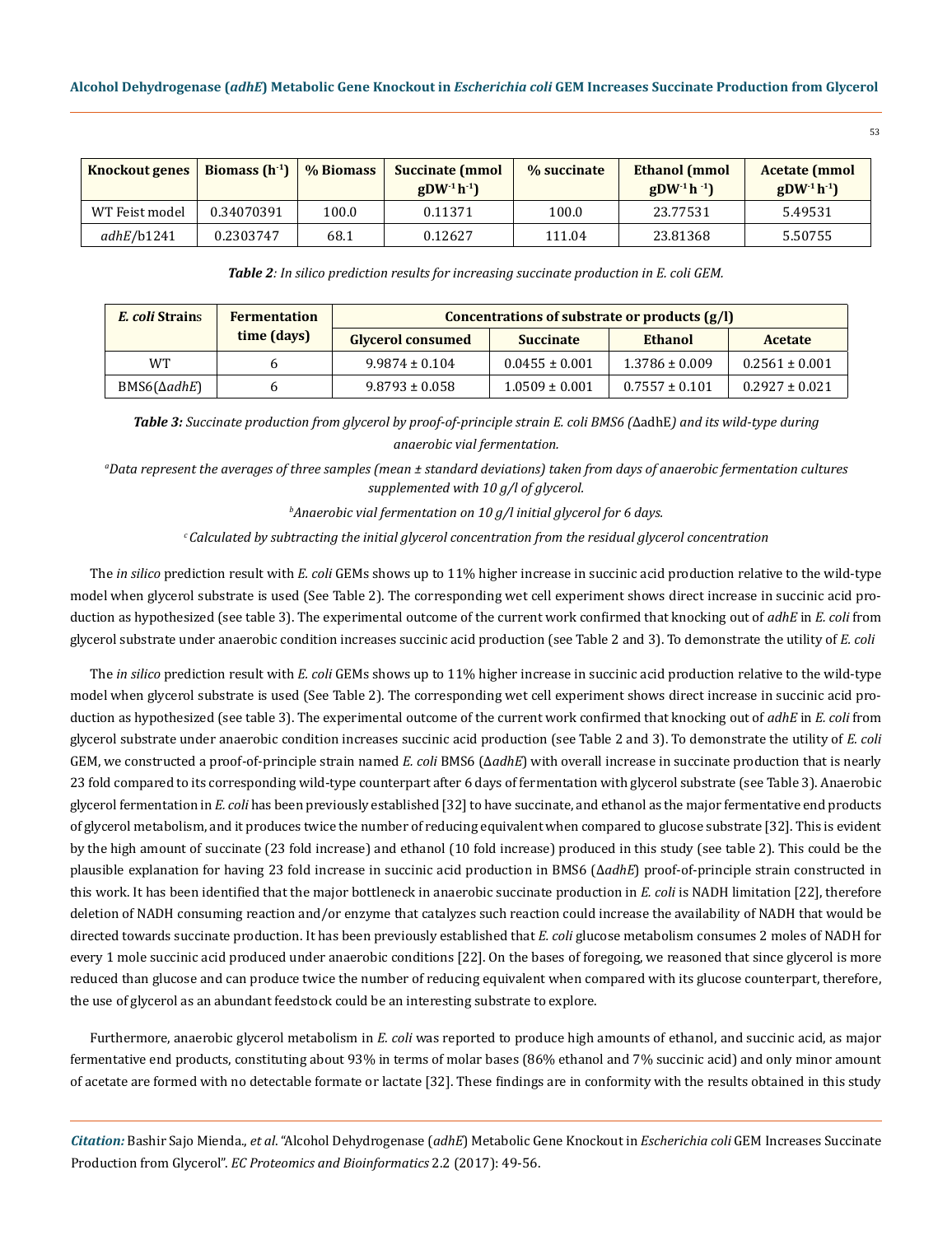(see Table 3) and it conspicuously shows that GEM of *E. coli i*AF1260 used in this study, prospectively and effectively predicted increase succinic acid production from glycerol substrate (see table 2 and 3). Ethanol production decreases by 55% in the proof-of principle strain constructed BMS6 (Δ*adhE*) when compared to its wild-type counterpart (see table 3), this is because deletion of *adhE* is expected to stop the oxidation of NADH to NAD+ (see Figure 1), which is also required for anaerobic ethanol production in *E. coli*. The mechanism involved in production of ethanol in strain BMS6 (Δ*adhE*) is intriguing. Because anaerobic dissimilation pathway for glycerol metabolism in *E. coli* (see Figure 1) differs considerably with that of glucose, production of succinate and ethanol as NADH requiring reactions will vary dramatically when glycerol is used as carbon source. This is largely due to exclusively reduced nature of glycerol synthesizing highly reduced fermentative end product, such as ethanol and succinate [32]. In addition, knocking out of *adhE* in *E. coli* from glucose using wet cell experiment was previously reported in *E. coli* strain XZ15, but the mutant strain produced only succinic acid concentration (5.9 g/L) that was 9% higher than its corresponding wild-type strain (5.4 g/L) [35]. The strain constructed *E. coli* BMS6 (Δ*adhE*) in this study using glycerol substrate produces nearly 23 fold (1.051 g/L) increase relative to its wild-type counterpart (0.045 g/L) (see table 3). This could be attributed to the reduced nature of glycerol and its ability to produce twice the number of reducing equivalents produced by its glucose counterpart [32].

Glycerol metabolism in *E. coli* remained slow with up to six (6) days of fermentation as reported previously [36]. The previous finding is in conformity with the result obtained in this study (see table 3), as slow glycerol metabolism follow different routes compared to glucose, and the slow metabolism and impaired growth rate seen in this study have been attributed to redox imbalance resulting from the use of certain intermediate for biosynthesis, and/or limited energy for cell envelope biosynthesis in a process called gluconeogenesis [16,36]. The strain constructed in this study BMS6 (proof-of-principle strain) is not considered as a final industrial strain in terms of yield, titer, and productivity, but rather considered as a starting point for preliminary identification of novel gene knockout targets when glycerol is used as substrate. The careful selections of chassis strain (e.g. *E. coli*), and cheaper carbon substrates (e.g. glycerol), are the basic fundamental requirements in systems strategies for industrial strain development [34]. It is important to emphasize that *E. coli* GEMs used for different strain design strategies, and proof-of-concepts studies might vary in scope, quality and true biological gaps that could affects results of certain prediction outcomes on different carbon substrate. These limitations in GEMs could be addressed by using gap filling algorithms and strategies described elsewhere [4] depending on the availability of resources and facilities at the researchers' disposal.

Taken together, and as a proof-of-principle, we demonstrated that *E. coli* GEM can prospectively and effectively identify novel gene deletion target that can increase succinate production from glycerol substrate. The metabolic gene knockout of *adhE* in *E. coli* under anaerobic condition from glycerol was hypothesized and experimentally confirmed to increase succinate production by nearly 23 fold. As a proof-of-of principle, *adhE* gene was deleted *in silico* and in wet cell experiment to evaluate the cell's metabolic succinate production potential from glycerol substrate. The strain constructed (BMS6) in this study would serve as a starting point for systems strategies for industrial strain design and development and could guide future iterative strain design that requires up to ten (10) different steps to achieve industrially relevant titer as proposed by lee and colleagues [34]. The *E. coli* strain BMS6 (Δ*adhE*) is just a starting strain that could accommodate other targets for engineering in the future to achieve target biosynthetic goal of increasing succinate production from glycerol substrate. It is imperative to mention that for proof-of-principle strain such as BMS6 (Δ*adhE*) to achieve industrially relevant titer, additional engineering strategies are required with a great deal of efforts (requiring 50 - 300 persons years of work) and investment (of up to several hundred millions of US dollars) as recently proposed elsewhere [34].

#### **Conflict of Interest**

None.

## **Bibliography**

1. Feist AM., *et al*[. "A genome-scale metabolic reconstruction for Escherichia coli K-12 MG1655 that accounts for 1260 ORFs and ther](https://www.ncbi.nlm.nih.gov/pubmed/17593909)modynamic information". *[Molecular Systems Biology](https://www.ncbi.nlm.nih.gov/pubmed/17593909)* 3 (2007): 121.

*Citation:* Bashir Sajo Mienda., *et al*. "Alcohol Dehydrogenase (*adhE*) Metabolic Gene Knockout in *Escherichia coli* GEM Increases Succinate Production from Glycerol". *EC Proteomics and Bioinformatics* 2.2 (2017): 49-56.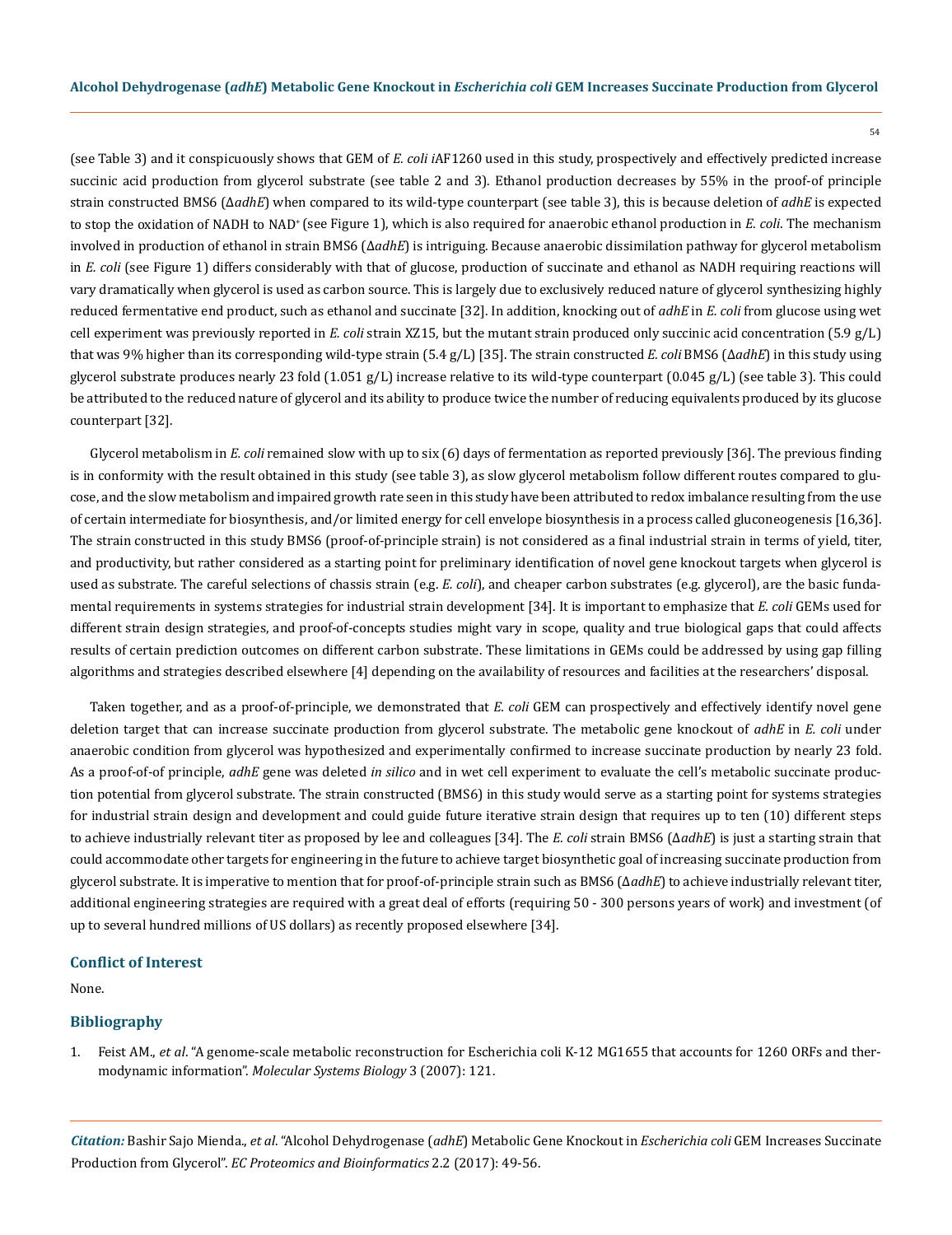## **Alcohol Dehydrogenase (***adhE***) Metabolic Gene Knockout in** *Escherichia coli* **GEM Increases Succinate Production from Glycerol**

- 2. Orth JD., *et al*[. "A comprehensive genome-scale reconstruction of Escherichia coli metabolism-2011".](https://www.ncbi.nlm.nih.gov/pubmed/21988831) *Molecular Systems Biology* 7 [\(2011\): 535.](https://www.ncbi.nlm.nih.gov/pubmed/21988831)
- 3. McCloskey D., *et al*[. "Basic and applied uses of genome-scale metabolic network reconstructions of Escherichia coli".](https://www.ncbi.nlm.nih.gov/pubmed/23632383) *Molecular Sys[tems Biology](https://www.ncbi.nlm.nih.gov/pubmed/23632383)* 9 (2013): 661.
- 4. [Mienda BS. "Genome-scale metabolic models as platforms for strain design and biological discovery".](https://www.ncbi.nlm.nih.gov/pubmed/27251747) *Journal of Biomolecular Structure and Dynamics* [35.9 \(2017\): 1863-1873.](https://www.ncbi.nlm.nih.gov/pubmed/27251747)
- 5. [Monk J and Palsson BO. "Genetics. Predicting microbial growth".](https://www.ncbi.nlm.nih.gov/pubmed/24970063) *Science* 344.6191 (2014): 1448-1449.
- 6. Oberhardt MA., *et al*[. "Applications of genome-scale metabolic reconstructions".](https://www.ncbi.nlm.nih.gov/pubmed/19888215) *Molecular Systems Biology* 5 (2009): 320.
- 7. [Chen Z and Liu D. "Toward glycerol biorefinery: metabolic engineering for the production of biofuels and chemicals from glycerol".](https://biotechnologyforbiofuels.biomedcentral.com/articles/10.1186/s13068-016-0625-8)  *[Biotechnology for Biofuels](https://biotechnologyforbiofuels.biomedcentral.com/articles/10.1186/s13068-016-0625-8)* 9.1 (2016): 205.
- 8. Aziz RK., *et al*[. "Model-driven discovery of synergistic inhibitors against E. coli and S. enterica serovar Typhimurium targeting a novel](https://www.ncbi.nlm.nih.gov/pubmed/26441892) [synthetic lethal pair, aldA and prpC".](https://www.ncbi.nlm.nih.gov/pubmed/26441892) *Frontiers in Microbiology* 6 (2015): 958.
- 9. Feist AM., *et al*[. "Model-driven evaluation of the production potential for growth-coupled products of Escherichia coli".](https://www.ncbi.nlm.nih.gov/pubmed/19840862) *Metabolic Engineering* [12.3 \(2010\): 173-186.](https://www.ncbi.nlm.nih.gov/pubmed/19840862)
- 10. Guzman GI., *et al*[. "Model-driven discovery of underground metabolic functions in Escherichia coli".](https://www.ncbi.nlm.nih.gov/pubmed/25564669) *Proceedings of the National Acad[emy of Sciences of the United States of America](https://www.ncbi.nlm.nih.gov/pubmed/25564669)* 112.3 (2015): 929-934.
- 11. O'Brien EJ., *et al*[. "Using Genome-scale Models to Predict Biological Capabilities".](https://www.ncbi.nlm.nih.gov/pubmed/26000478) *Cell* 161.5 (2015): 971-987.
- 12. [Mienda BS and Shahir Shamsir M. "Model-driven in Silico glpC Gene Knockout Predicts Increased Succinate Production from Glycerol](https://www.researchgate.net/publication/274388217_Model-driven_in_Silico_glpC_Gene_Knockout_Predicts_Increased_Succinate_Production_from_Glycerol_in_Escherichia_Coli) in Escherichia Coli". *[AIMS Bioengineering](https://www.researchgate.net/publication/274388217_Model-driven_in_Silico_glpC_Gene_Knockout_Predicts_Increased_Succinate_Production_from_Glycerol_in_Escherichia_Coli)* 2.2 (2015): 40-48.
- 13. [Mienda BS and Shamsir MS. "In silico deletion of PtsG gene in Escherichia coli genome-scale model predicts increased succinate pro](https://www.ncbi.nlm.nih.gov/pubmed/25921851)duction from glycerol". *[Journal of Biomolecular Structure and Dynamics](https://www.ncbi.nlm.nih.gov/pubmed/25921851)* 33.11 (2015a): 2380-2389.
- 14. [Mienda BS and Shamsir MS. "Model-aided anaerobic metabolic gene knockout of malate dehydrogenase \(mdh\) gene predicts in](https://www.ncbi.nlm.nih.gov/pubmed/26103364)[creased succinate production in Escherichia coli".](https://www.ncbi.nlm.nih.gov/pubmed/26103364) *Journal of Biomolecular Structure and Dynamics* 33.1 (2015b): 98-100.
- 15. Mienda BS., *et al*[. "Model-guided metabolic gene knockout of gnd for enhanced succinate production in Escherichia coli from glucose](https://www.ncbi.nlm.nih.gov/pubmed/26878126)  and glycerol substrates". *[Computational Biology and Chemistry](https://www.ncbi.nlm.nih.gov/pubmed/26878126)* 61 (2016): 130-137.
- 16. Mienda BS., *et al*[. "Model-aided atpE gene knockout strategy in Escherichia coli for enhanced succinic acid production from glycerol".](https://www.ncbi.nlm.nih.gov/pubmed/26513379) *[Journal of Biomolecular Structure and Dynamics](https://www.ncbi.nlm.nih.gov/pubmed/26513379)* 34.8 (2015a): 1705-1716.
- 17. Mienda BS., *et al*[. "Model-assisted formate dehydrogenase-O \(fdoH\) gene knockout for enhanced succinate production in Escherichia](https://www.ncbi.nlm.nih.gov/pubmed/26510527) coli from glucose and glycerol carbon sources". *[Journal of Biomolecular Structure and Dynamics](https://www.ncbi.nlm.nih.gov/pubmed/26510527)* 34.11 (2015b): 2305-2316.
- 18. Jantama K., *et al*[. "Combining metabolic engineering and metabolic evolution to develop nonrecombinant strains of Escherichia coli](https://www.ncbi.nlm.nih.gov/pubmed/17972330) C that produce succinate and malate". *[Biotechnology and Bioengineering](https://www.ncbi.nlm.nih.gov/pubmed/17972330)* 99.5 (2008): 1140-1153.
- 19. Yim H., *et al*[. "Metabolic engineering of Escherichia coli for direct production of 1,4-butanediol".](https://www.ncbi.nlm.nih.gov/pubmed/21602812) *Nature Chemical Biology* 7.7 (2011): [445-452.](https://www.ncbi.nlm.nih.gov/pubmed/21602812)
- 20. Atsumi S., *et al*[. "Metabolic engineering of Escherichia coli for 1-butanol production".](https://www.ncbi.nlm.nih.gov/pubmed/17942358) *Metabolic Engineering* 10.6 (2008): 305-311.

*Citation:* Bashir Sajo Mienda., *et al*. "Alcohol Dehydrogenase (*adhE*) Metabolic Gene Knockout in *Escherichia coli* GEM Increases Succinate Production from Glycerol". *EC Proteomics and Bioinformatics* 2.2 (2017): 49-56.